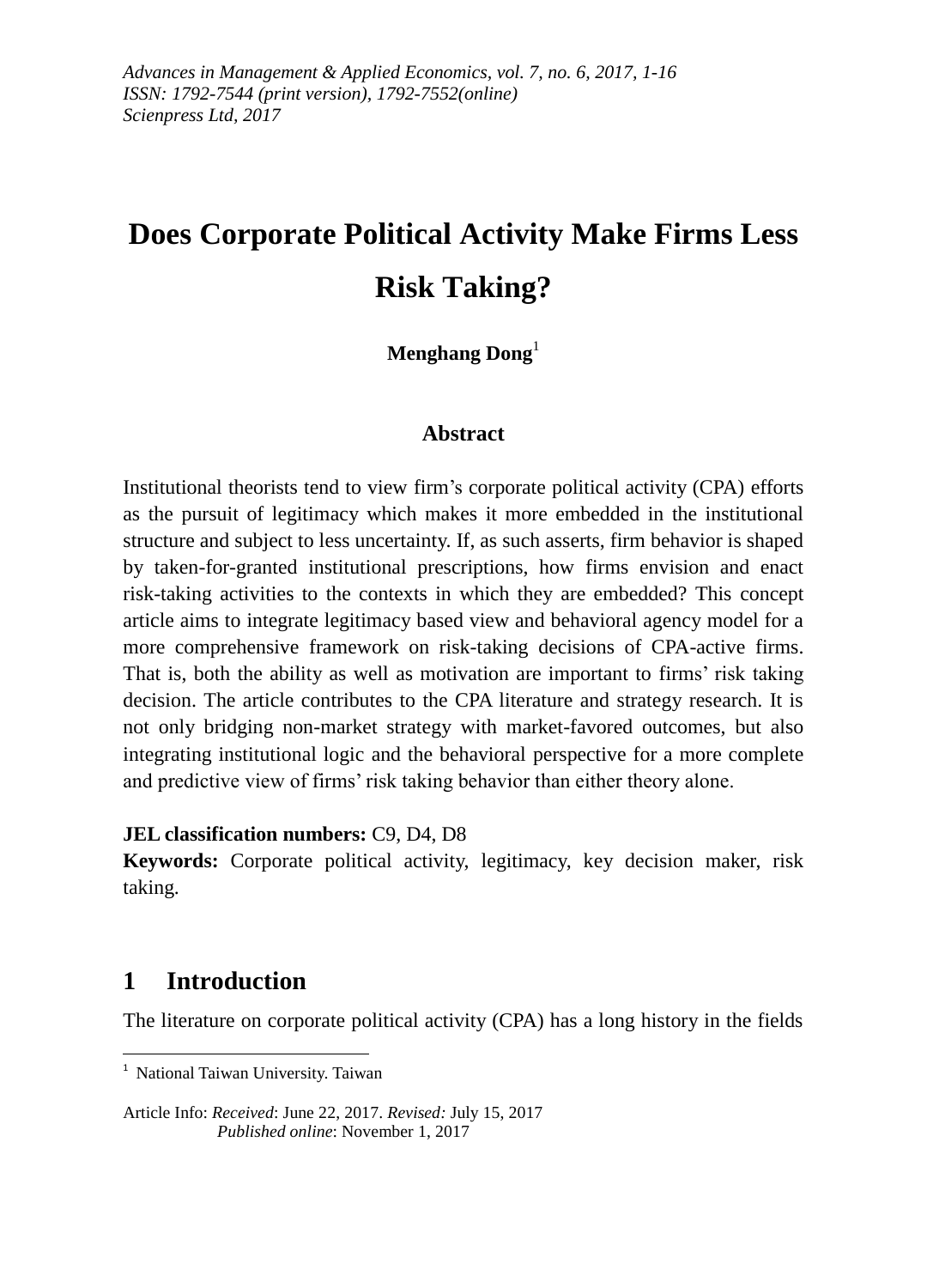of political science, sociology and management. As an important component of a firm's non-market strategy, corporate political activity (CPA) is broadly defined as a firm's efforts to influence or manage political entities through campaign contributions, lobbying, executive testimony before legislators and regulators, operating a government relations office, and contributing to industry and trade political action committees (Hillman & Hitt, 1999; Lux, Crook, & Woehr, 2011).

Institutionalists tend to view CPA efforts as an attempt to gain legitimacy making the focal firms become more embedded within the institutional structure (Hillman, A. J., & Wan, W. P., 2005), but why and how do CPA-active firms, as embedded agents, intend to risk taking? What's more, the unite of analysis in previous studies has been factors in macro, leaving some microscopic factors touched. Departure from these gaps, this article aims to integrate legitimacy based view and behavioral agency model for a more comprehensive framework on risk-taking decisions of CPA-active firms, and to illustrate both the ability as well as motivation are important to firms' risk taking decision.

The article contributes to the CPA literature and strategy research. It is not only bridging non-market strategy with market-favored outcomes, but also integrating institutional logic and the behavioral perspective for a more complete and predictive view of firms' risk taking behavior than either theory alone. In addition, it also contributes to institutional theory by expanding the understanding of behaviors constrained in an institution by making propositions to answer the question of why and how the CPA-active firms, as embedded agents, have motivation to take risk.

# **2 Theoretical Background And Proposition Development**

In this article, we combine legitimacy based view with behavioral agency model to answer the question why and how do CPA-active firms, as embedded agents, intend to risk taking? We argue that the legitimacy-driven CPA on a firm's risk-taking behavior not only depends on firms' aspiration level but also differs depending on decision maker's perceives and risk bearing (see framework).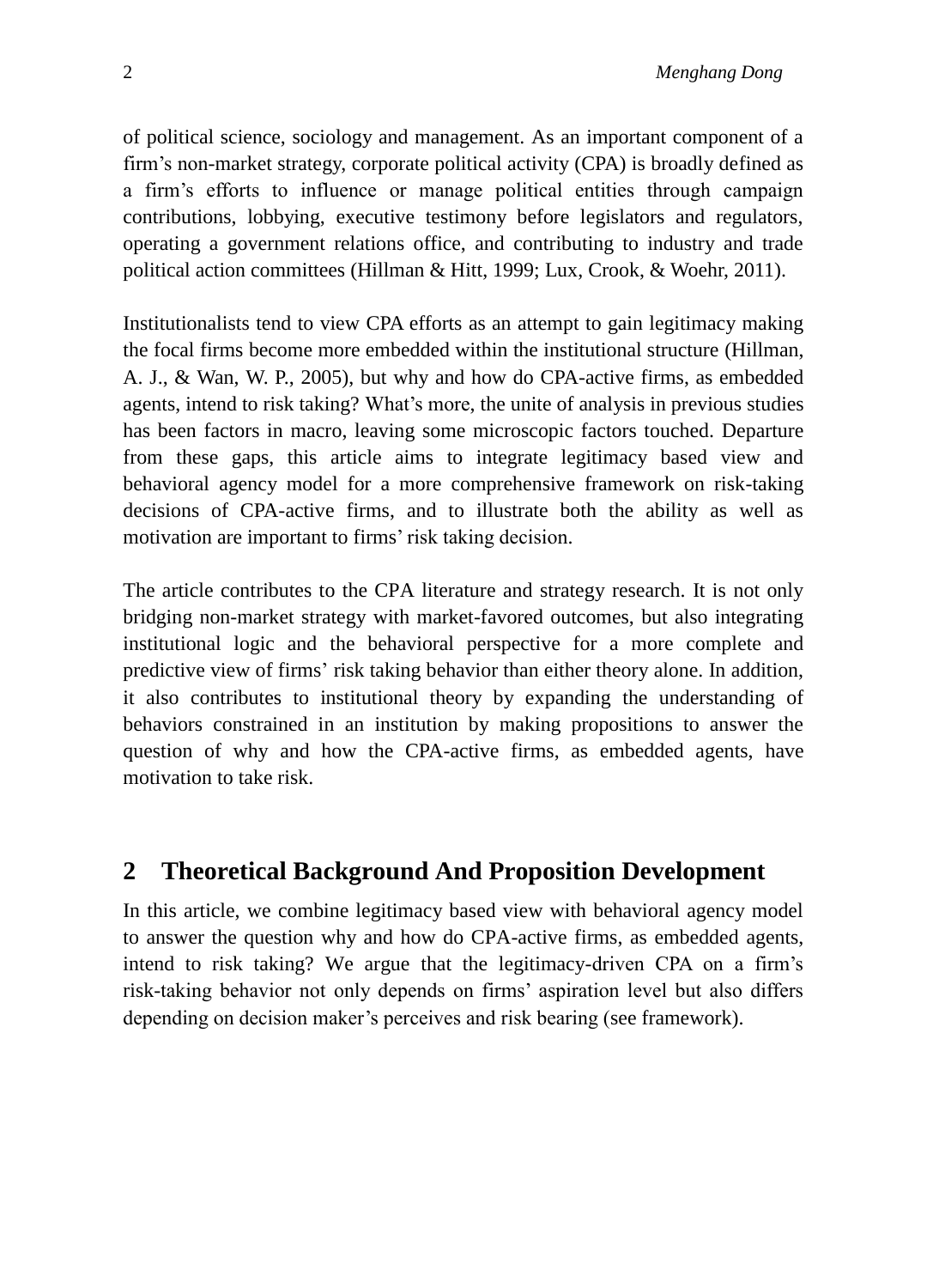| Terms                               | <b>Definition</b>                                                                 |
|-------------------------------------|-----------------------------------------------------------------------------------|
| <b>Corporate political activity</b> | Firm's activities that attempts to shape government policy in ways favorable to   |
|                                     | this firm.                                                                        |
| <b>Legitimacy</b>                   | A generalized perception or assumption that the actions of an entity are          |
|                                     | desirable, proper, or appropriate within some socially constructed system of      |
|                                     | norms, values, beliefs, and definitions.                                          |
| Social class origin                 | A person's perceived place in an economic hierarchy in the childhood.             |
| <b>Instant endowment</b>            | Immediately including either just received or fully anticipated wealth into one's |
|                                     | calculations of personal wealth                                                   |
| <b>Problem framing</b>              | Framing a choice situation as a potential loss or a potential gain relative to    |
|                                     | some reference point, such as current wealth or aspirations for wealth            |
| <b>Risk bearing</b>                 | Perceived risk to agent wealth that can result from employment risk or other      |
|                                     | threats to agent wealth                                                           |
| Overconfidence                      | The failure to know the limits of one's knowledge                                 |
| <b>Institutional expectation</b>    | Especially mean government and social expectation.                                |
| <b>Risk taking</b>                  | Bold actions taken in the face of uncertainty                                     |

Table 1: Definitions of key terms used

#### **2.1 Legitimacy based view**

-

Scholars argue that legitimacy<sup>2</sup> is an important resource for acquiring other resources (Suchman, 1995; Zimmerman & Zeitz, 2002). With such legitimacy firms can easily gain access to rare and valuable resources, such as gaining lower effective taxes (Adhikari, Derashid, & Zhang, 2006), obtaining financing (Claessens, Feijen, & Laeven, 2008), or securing government bailouts (Faccio, Masulis, & McConnell, 2006), or to reduce the uncertainty of task environments, including reducing transaction costs (Hillman & Hitt, 1999) and enacting favorable laws (Richter, Samphantharak, & Timmons, 2009).Thus, legitimacy benefit firms are neither motivated to change nor are aware of or open to alternatives (DiMaggio & Powell, 1983). Therefore, CPA-active firms should have

<sup>2</sup> Suchman (1995) defined legitimacy as "a generalized perception or assumption that the actions of an entity are desirable, proper, or appropriate within some socially constructed system of norms, values, beliefs, and definitions."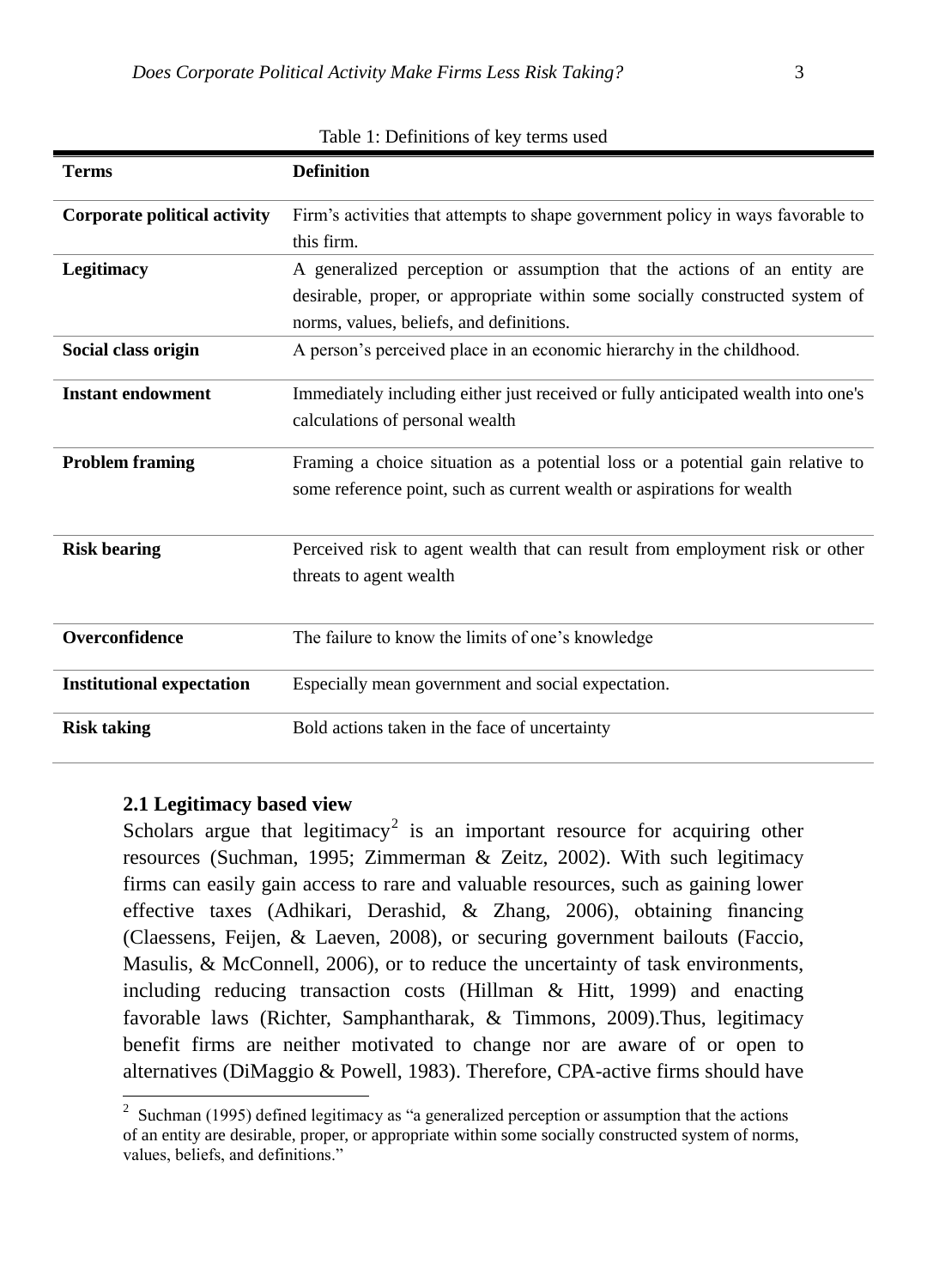less incentive to engage in risk taking activities, and such awareness converges to isomorphism around increasingly taken-for-granted templates.

To date, research linking CPA and legitimacy has begun to emerge. The higher the degree to engaging in CPA, the higher the firm's legitimacy as a whole (Marquis & Qian, 2014). Marquis and Qian (2014) found that "by taking action in accordance with government policies, positions, and regulations … firms and their executives maintain their legitimacy in the eyes of the government." Bitektine argued that the judgments about firms' legitimacy that are rendered by government actors "can be a matter of life and death for an organization." (Bitektine, 2011) While Luo found evidence that MNEs can build legitimacy in the eyes of host governments through trustworthy behaviors, social capital, and investments of resources which are valuable and rare in the host economy (Luo, 2001).

Therefore, the CPA-legitimacy-resource relationship is printed in the memories of majority enterprise. For example, in China, when the government calls for firms to "go west", Texas Instruments (TI) has no hesitation to respond to such a call by establishing a major semiconductor plant in Chengdu. Such a policy-abiding action enhances TI's legitimacy in the eyes of the government and the public, ultimately reducing its political risk.

### **Legitimacy-driven CPA and risk taking**

As an important lens for the adoption of particular organizational practices or strategies, *institutional theory* sheds light on the importance of legitimacy to the institutionalization (Kostova & Zaheer, 1999). Firms gain legitimacy, obtain more resources or protection, and then have less motivation to make changes, further become embedded in institutions (Meyer & Rowan, 1977). As an embedded actor, they are neither motivated to change nor are aware of or open to alternatives (DiMaggio & Powell, 1983). Therefore, CPA-active firms should have less incentive to engage in risk taking behavior, and such awareness converges to isomorphism around increasingly taken-for-granted templates. From this perspective, risk taking was given to exogenous "jolts" (Meyer, 1982), such as technological disruptions, competitive discontinuities, and regulatory change (Kraatz & Moore, 2002; Lounsbury, 2002). Further, engaging in risk taking may be sunk costs that have a longer payoff horizon and entail substantial risk and failed risk taking might damage firms' reputation. For these reasons, firms with higher levels of corporate political activity will have less risk taking behavior, since they have accessed to rare and valuable resources, and thus have no motivation to pursue risk taking (crowd-out effect).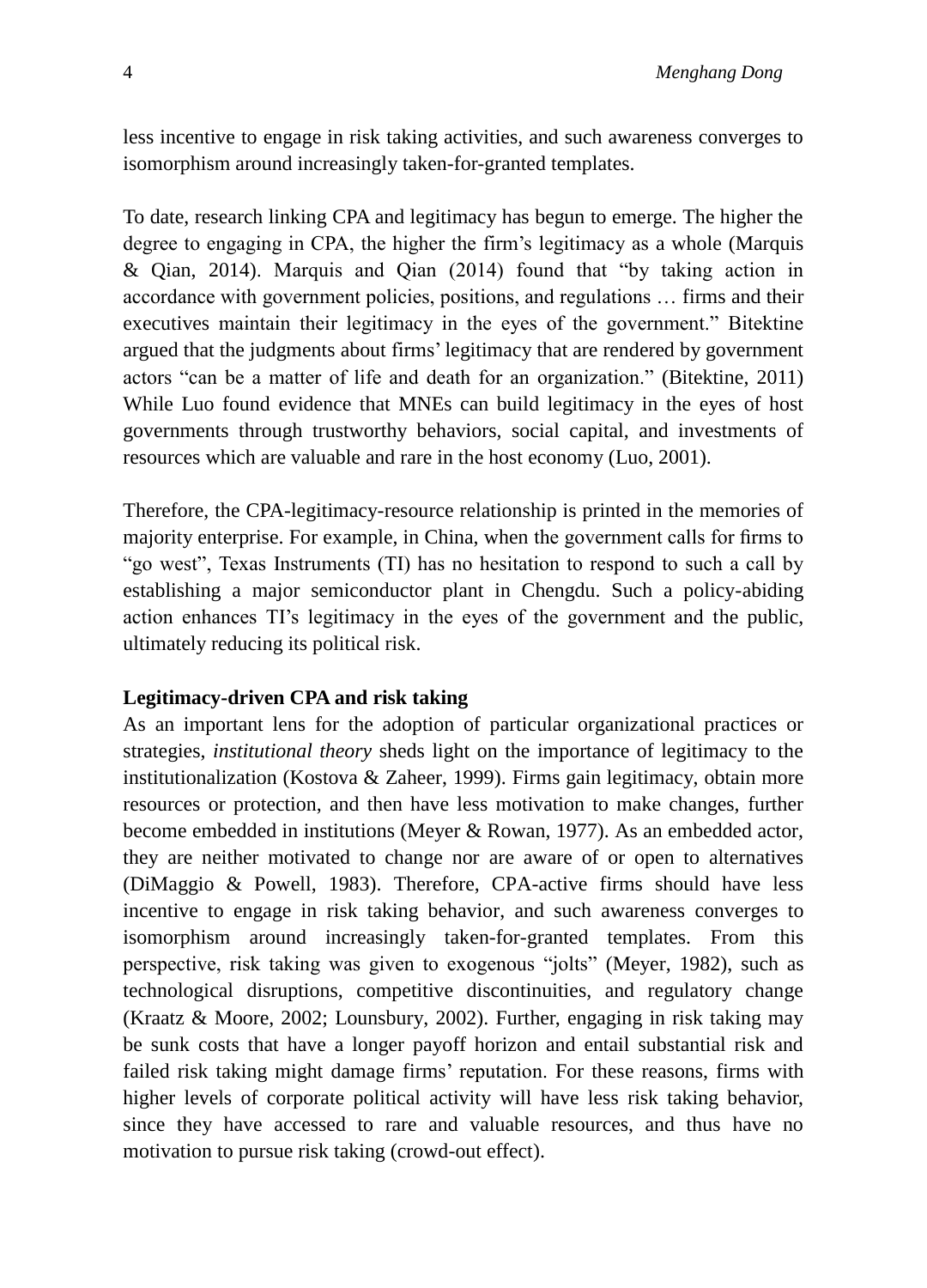*Proposition 1: Due to the crowd-out effect, a firm's efforts on corporate political activities make it less risk taking behavior.*

However, is that always truth? An analysis $3$  by CNN Money has revealed how much companies are spending on lobbying in Washington. General Electric is by far the biggest spender on lobbying the US federal government, and spent around US\$134 million since 2009. Coincidentally, another report $4$  named GE as among the Top 10 most innovative companies in the world in 2015. This observation implies a counter-intuitive result to the analysis above, which tends to view CPA (eg, lobbying) efforts as an attempt to gain legitimacy making the focal firms become more embedded within the institutional structure and dulling them to be reluctant to risk taking when compared to less politically active firms. If, as such asserts, firm behavior is shaped by taken-for-granted institutional prescriptions, how can companies envision and enact risk taking activities to the contexts in which they are embedded?

From this perspective, we believe that there may be some mechanism influencing the relationship between legitimacy-driven CPA and risk taking. Actually, the Chi-square data of a meta-analysis made by Lux, Crook, & Woehr showed that it did be affected by other moderators (Lux et al., 2011). In the next two parts, we explore such moderate effect.

#### **2.2 Aspiration level**

-

The theory of aspiration levels is one of the most important view in strategic management (Cyert & March, 1963; Washburn & Bromiley, 2012). A firm's aspirations, or acceptable levels of accomplishment, refer to the smallest outcome that would be deemed satisfactory by the decision maker (Cyert & March, 1963; Greve, 2008). During the past decades, both theory and empirical work (Baum & Dahlin, 2007; Mezias, Chen, & Murphy, 2002) justify that aspiration level was determined by two factors, historical performance and comparative social performance (Bromiley, 2005; Joseph & Gaba, 2014; Shinkle, 2012).

However, in organizational settings it is well known government also play an important role in organizational development. Some researches (March, 2010)

<sup>&</sup>lt;sup>3</sup> Which Companies Are Spending The Most on Lobbying In Washington, D.C: Top 10 corporate spenders? http://ceoworld.biz/2014/10/30/companies-spending-lobbying-washington-d-c-top-10-corporate-spenders <sup>4</sup> The World's Top 10 Most Innovative Companies of 2015 in Social Good.

http://www.fastcompany.com/3041663/most-innovative-companies-2015/the-worlds-top-10-most-innovativecompanies-of-2015-in-social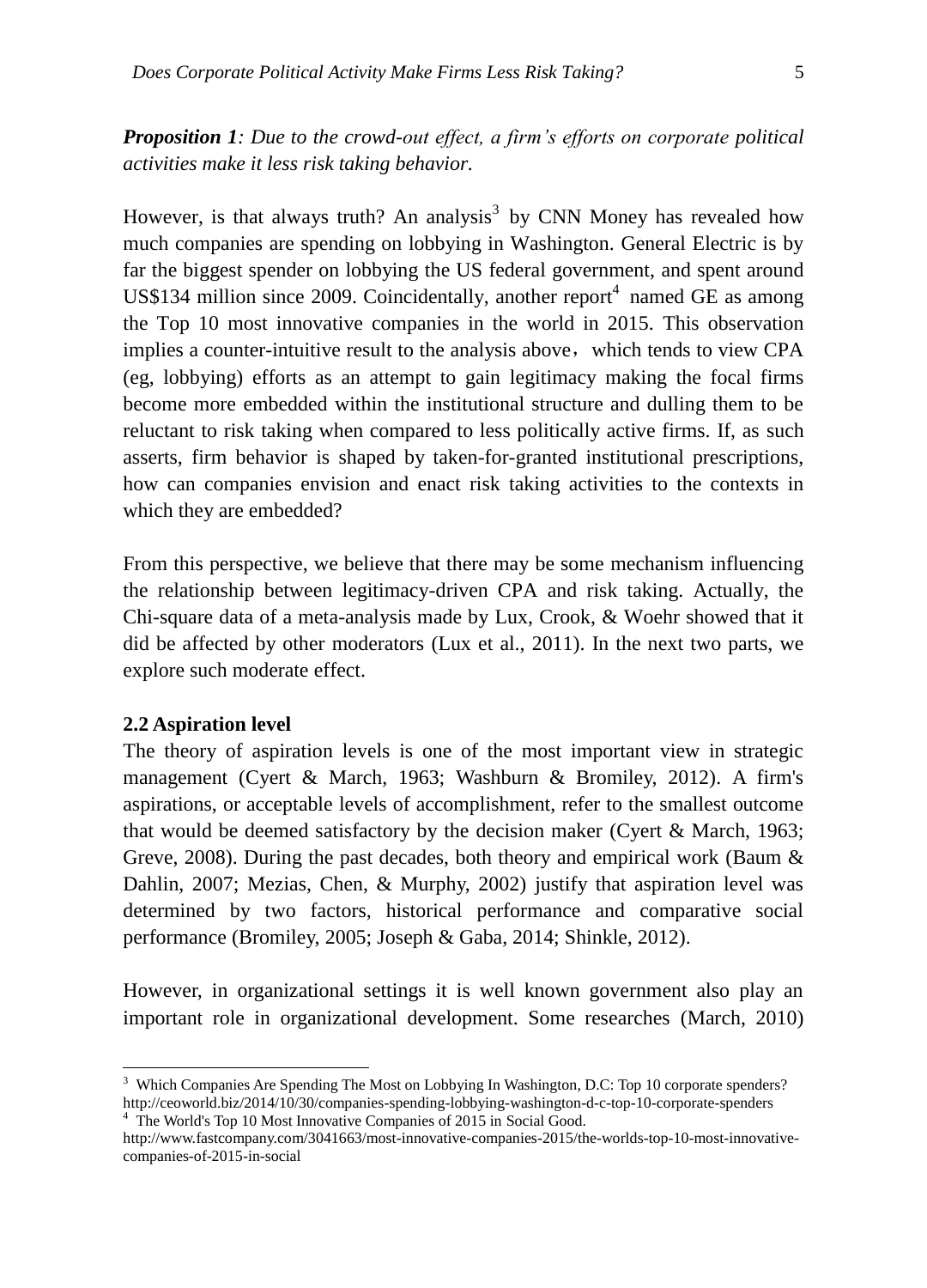have pointed that organization definitely was effected by institutional expectation. Therefore, institutional expectation should be considered a third force to determine aspiration level.

Over decades, studies in aspiration level research have investigated how feedback on firm performance affects a variety of strategic decision (Chen & Miller, 2007; Iyer & Miller, 2008). Such research predicts that performance feedback will affect firm behavior such that performance below the aspiration level triggers problemistic search and increased risk taking, whereas performance above the aspiration level decreases risk taking (Lim & McCann, 2014).

## **The effect of firms' aspiration level**

According to theory of aspiration level, when performance (including historical performance and comparative social performance) meet aspirations, lessons from earlier experiences are reinforced, and current efforts continue largely unchanged and gradually become routine action (Greve, 2008; Powell, Lovallo, & Fox, 2011). The focus of learning is on local search and minor adjustments of existing routines that promise small improvements by reducing variability in the quality or efficiency of task performance (Baum  $&$  Dahlin, 2007). That is, when firm performance is in a sure-gain domain, firm may be reluctant to risk taking (Sitkin and Weingart 1995). This prediction has also been supported empirically (Greve, 2003). A sure-gain context resulting from superior performance creates an anticipation of future gains that engenders risk reduction, weaken the negative relationship of legitimacy-driven CPA and risk taking behavior.

On the contrary, when performance (including historical performance and comparative social performance) is not meet aspirations, organization will pursue problem search, such as more exploratory, nonlocal search and larger changes, to raise the organization's performance closer to aspirations (Baum & Dahlin, 2007; Park, 2007). That is, when firm performance is in a sure-loss domain, firm may invest in organizational change and risk taking activities because the resulting higher outcome variations may help turn around performance or improve the firm's position relative to its competitors. This baseline hypothesis has also been supported by studies (Argote & Greve, 2007; Baum, Rowley, Shipilov, & Chuang, 2005). Therefore, we conduct,

*Proposition 2: Prior performance will moderate the risk-taking effect of CPA, such that the sure-gain context (rising performance over time) makes CPA-active firms engage less in risk taking, while the sure-loss context (declining performance over time) makes CPA-active firms engage more in risk taking.*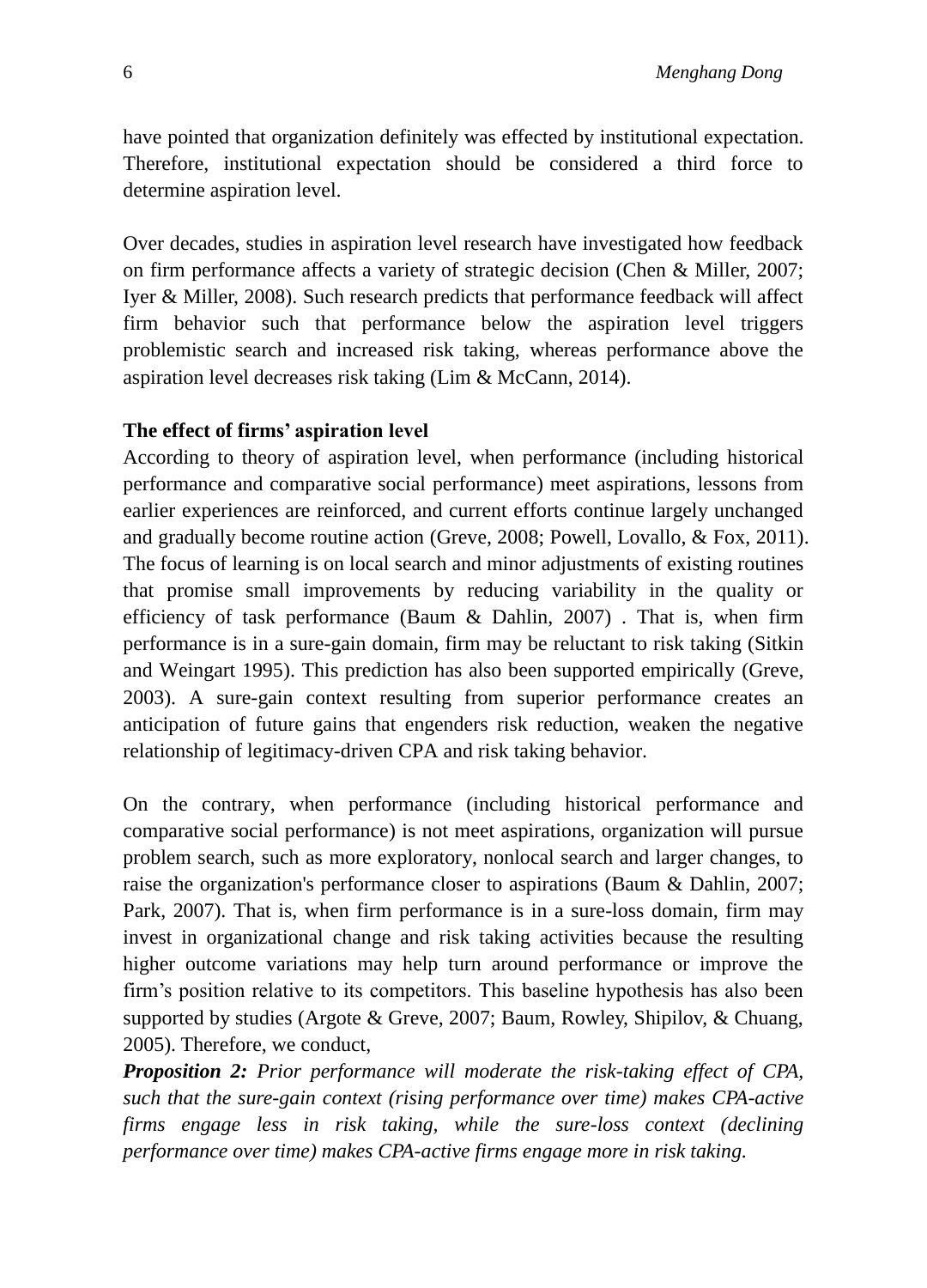*Proposition 3: Comparative social performance will moderate the risk-taking effect of CPA, such that sure-gain context (rising performance over time) makes CPA-active firms engage less in risk taking, while the sure-loss context (declining performance over time) makes CPA-active firms engage more in risk taking.*

As we just mentioned in the second part, organization was also effected by institutional expectation (March, 2010), and institutional expectation should be considered a third force to determine aspiration level. Some research argues that CPA-active firms can access rare and valuable resources such as financial capital, key supplies, product distribution, and personnel, meanwhile they are also expected to achieve various national goals, such as creating employment, developing laggard regions, developing national technological capabilities (Pinkse & Groot, 2015; Rajwani & Liedong, 2015). Therefore, we believe as firms engage in CPA, they are exposed to political expectations, increasing their awareness to fulfill some institutional expectation. Therefore, firms will be motivated to pursue risk taking. Thus:

*Proposition 4: Institutional expectation will positively moderate the risk-taking effect of CPA, such that the propensity of CPA-active firm to engage in risk taking is strengthen, because higher level CPA firms are more aware, open and motivated to fulfill institutional expectations.*

#### **2.3 Behavioral agency model and the bias of key decision makers**

Although legitimacy-driven CPA is considered an attempt to access rare and valuable resources, then have less incentive to engage in risk taking activities, it leaves behavioral issues unaddressed, such to what extent the key decision makers perceives their contexts and how well they prefer to bear the risk.

In order to understand how key decision makers might interact with legitimacy-driven CPA to influence firm risk taking, we draw on the behavioral agency theory (Wiseman & Gomez-Mejia, 1998). As an integration of prospect theory and agency theory, the behavioral agency model (BAM) is appropriate to understand the role of incentives. Just as Wiseman and Gomez-Mejia (1998) argued it "examine key elements of incentive alignment and monitoring control and how the decision and risk-bearing attributes associated with these elements influence executive choices of firm strategy involving risk" (p. 135).

Similar to prospect theory (Kahneman & Tversky, 1979), BAM assumes that agents are loss averse rather than risk averse and mainly focus on agents' risk preferences. According to BAM, decision makers' risk-taking behavior changes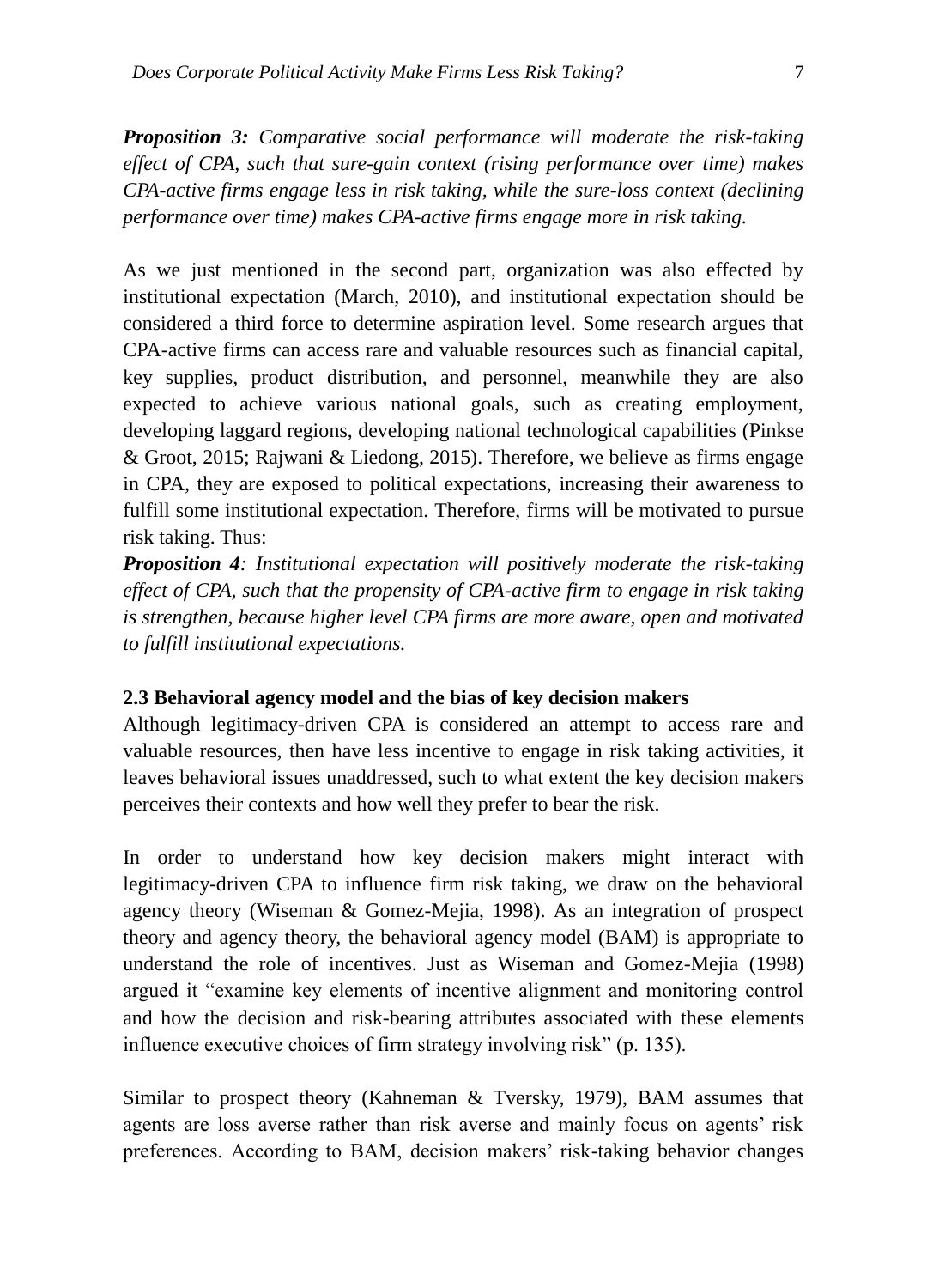with gain or loss framing. They use past performance or executive aspirations as the reference points for framing choices as gains or loss. Decision makers exhibit risk-averse preferences in the face of positively framed prospects and exhibit risk-seeking preferences when faced with negatively framed prospects (Kahneman & Tversky, 1979; Wiseman & Gomez-Mejia, 1998).

As we just mentioned in the beginning, on the unite of analysis, previous studies mainly focus on the factors at the institutional (Tian, Hafsi, & Wu, 2009), industry (Grier, Munger, & Roberts, 1991), and firm level (Schuler, Rehbein, & Cramer, 2002), less attention to relative the micro level. Actually, lots of empirical studies have found key decision makers' characteristic did influence the firms' risk taking behavior (Kish-Gephart & Campbell, 2015; Lim & McCann, 2014). They believe key decision makers lead an overall direction for the firm, and affect the prospects of all the projects, that is, the firm as a whole (Goel  $&$  Thakor, 2008). Here, we draw on the behavioral agency model (Wiseman & Gomez-Mejia, 1998), which view firm decision maker as bounded rational agent toward risk taking depend on problem framing and perceived threats to agent wealth.

## **2.3.1 Risk bearing**

"Risk bearing represent perceived risk to agent wealth that can result from employment risk or other threats to agent wealth" (Wiseman & Gomez-Mejia, 1998). As Wiseman and Gomez-Mejia explained, under conditions of sure gain, decision makers perceive more risk to wealth since they now have something to lose. Conversely, when facing a sure-loss domain, decision makers perceive less risk to wealth, since the wealth is already lost. Therefore, decision makers act conservatively when they face sure-gain context, but more risk taking when facing sure-loss. Based on this argument, we predict that risk bearing moderate the link between CPA and risk taking.

*Proposition 5: Decision maker's risk bearing will positively moderate the risk-taking effect of CPA, such that positively framed problems increase risk bearing, then exhibits a negative effect on pursuing risk taking.*

## **2.3.2 Social class origins**

Individuals' risk preferences are influenced by their motivation toward avoidance or opportunity, as well as by relevant situational factors (March & Shapira, 1987). Recent theoretical and empirical studies suggest that social class can have a profound influence on individuals' perspectives and strategic choice, especially highlight an executive's social class origins have a lasting and varying impact on somebody's preferences, affecting their tendency to take risks (Kish-Gephart &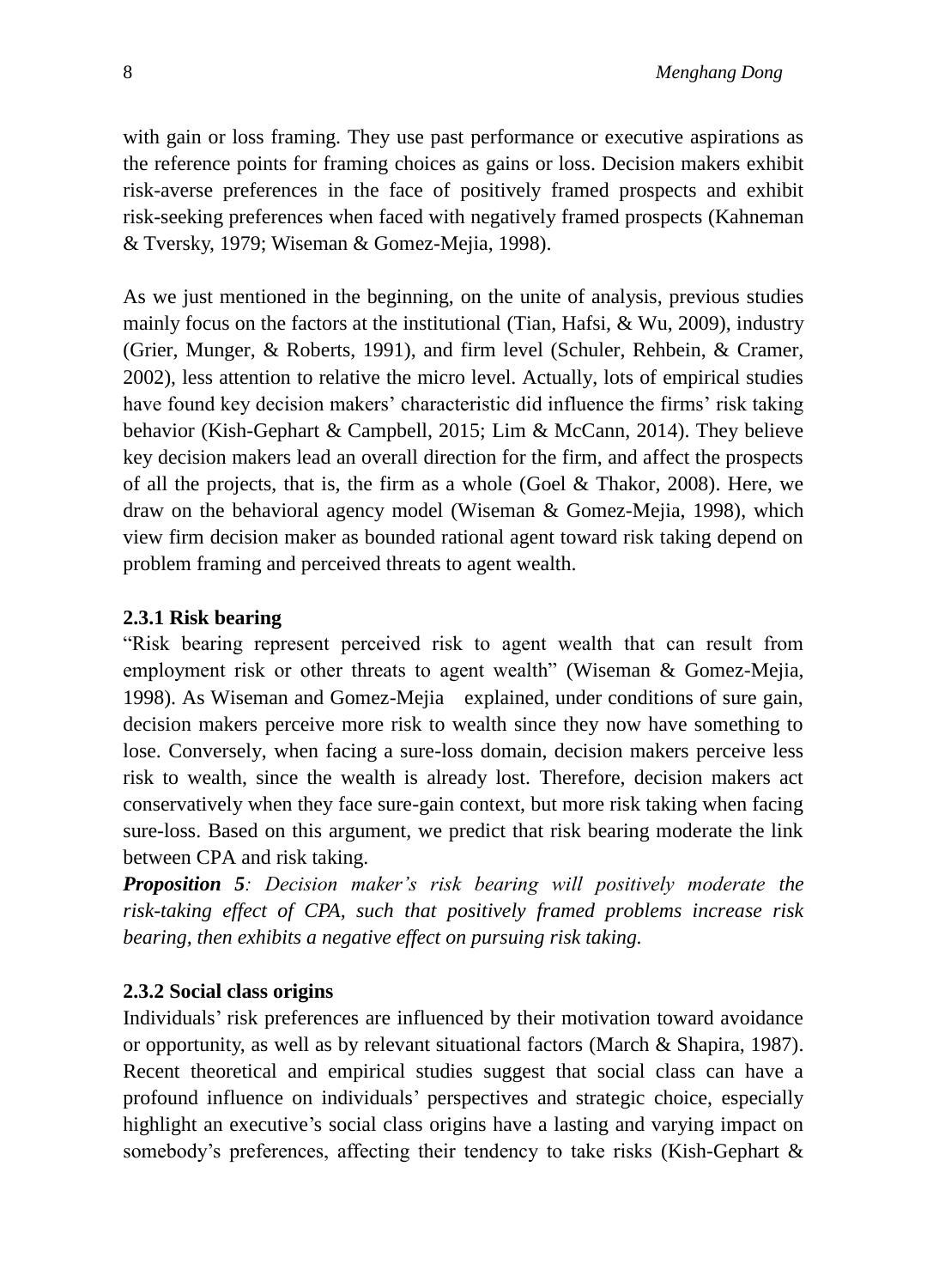Following previous research (Gray  $\&$  Kish-Gephart, 2013), we distinguish three levels of social class—lower, middle, and upper. Key decision makers *from the upper social classes* have experienced the benefit of a substantial safety net which provides not only economic security, but also psychological security (Kish-Gephart & Campbell, 2015). They tend to perceive the world as safe, welcoming, and full of opportunity. In comparison with upper class, key decision maker who grow up *from middle social class* perceive their safety net is smaller and less secure (Gray & Kish-Gephart, 2013). They always have "fear of falling"(fall into the lower social classes) , so that those from the middle classes are motivated to maintain their current position and minimize the likelihood of status loss (Kish-Gephart & Campbell, 2015). Therefore, we expect that key decision maker from upper social class origins will engage in more strategic risk taking in comparison to those coming from middle class. While, executives *from lower social class origins* are familiar with uncertainty and lack of resources. In such environments, individuals in lower social class may be likely to develop greater sensitivity to potential social and environmental threat" (Kraus, Piff, Mendoza-Denton, Rheinschmidt, & Keltner, 2012). They may perceive "nothing to lose" and be more willing to take risks.

*Proposition 6: Decision maker's social class origins will moderate the risk-taking effect of CPA, such that the tendency of CPA-active firm to engage in risk taking is decrease when key decision makers coming from middle social class origins, and the tendency of CPA-active firm to pursue risk taking is increase when key decision makers from upper and lower social class origins.*

#### **2.3.3 Managerial overconfidence**

Besides risk bearing and social class origin, personal attributes and behavioral biases of key decision makers, such as overconfidence, also affect their risk taking decisions (Malmendier & Tate, 2005).

Overconfidence, which has been defined as the failure to know the limits of one's knowledge (Simon, Houghton, & Aquino, 2000), often exists when unfamiliar problems and limited information result in the tendency for decision makers to produce overly optimistic decisions (Robinson & Marino, 2015) , resulting in inaccurate perceptions of personal abilities (Moore & Healy, 2008). Some previous research indicates that individuals tend to lower their perceptions of risk and simplify the complex environment when they are overconfident (Russo & Schoemaker, 1992). Thus, they may invest in a project even though when they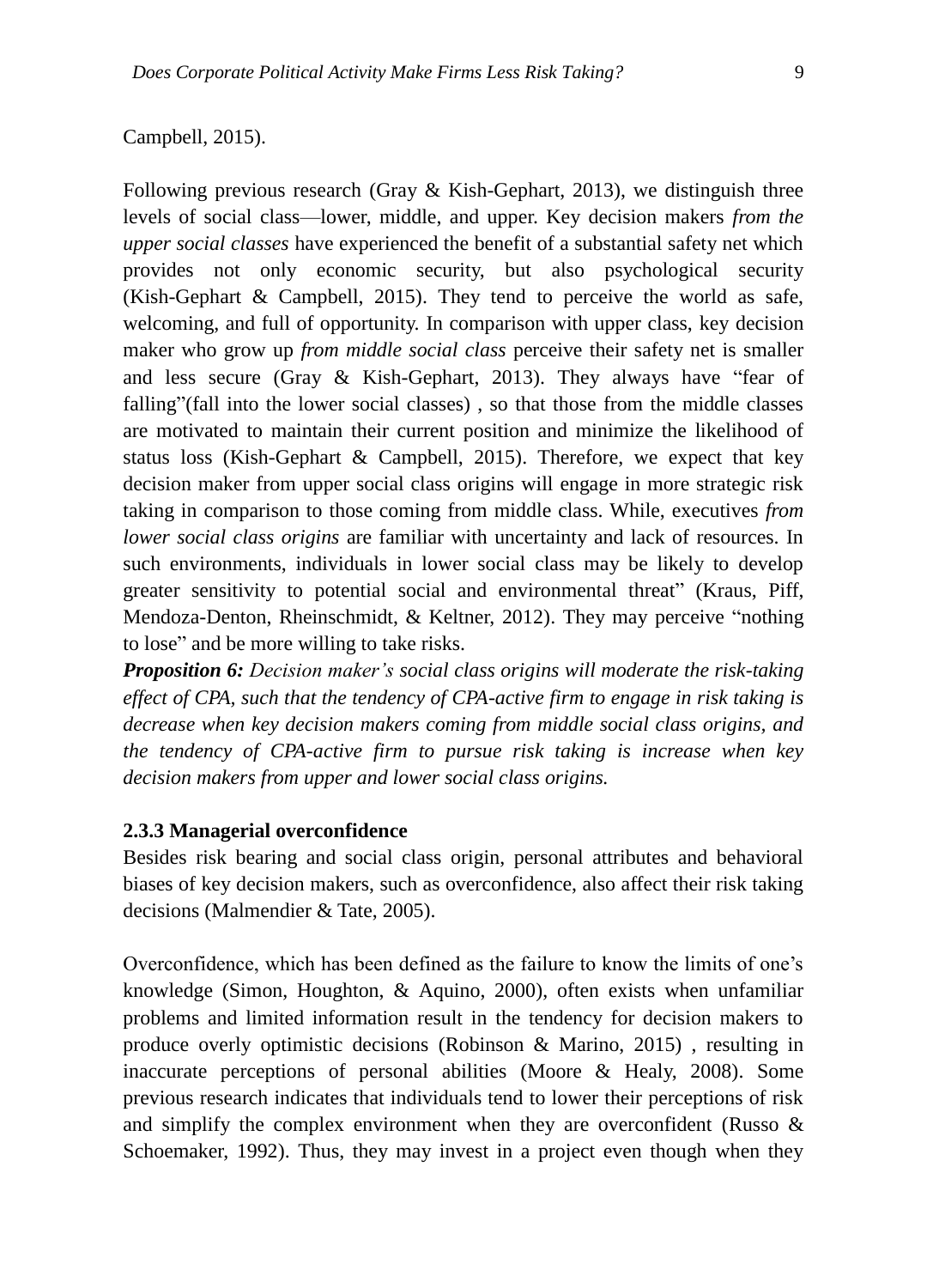would not invest in the project if they were rational. This point support by previous research, which suggest that executives who are overconfident are more likely to undertake acquisitions, or other risk taking behavior (Malmendier & Tate, 2008). Therefore, we believe,

*Proposition 7: Decision maker's overconfidence will positively moderate the risk-taking effect of CPA, such that lower perceptions of risk makes CPA-active firms engage more in risk taking.*

## **2.3.4 Career background**

Another potentially influential factor is key decision makers' experience, such as career background. Some scholar pointed out top executives often have experience in multiple functions, although they may have dominant experience in one (Hitt  $\&$ Tyler, 1991). We consider the tendency of CPA-active firm to pursue risk taking also based on whether the executive is a broad generalist or a narrow functional specialist (Bunderson & Sutcliffe, 2002; Cannella, Park, & Lee, 2008).

Broad generalist experienced diverse functional experience, did operations in different country, all channel. They would like to take more risks because they have more leeway to fix it and have more experience and more confidence to do it (Kish-Gephart & Campbell, 2015). Further, they are likely to have more extensive personal networks and have good perception of where the knowledge is and how to tap into it (Cannella et al., 2008). In contrast, as tenure within a single functional area increases, an executive's perspective relatively are narrow and more closely reflects the dominant logic of the particular functional area (Geletkanycz & Black, 2001). Therefore,

*Proposition 8: Decision maker's career background will moderate the risk-taking effect of CPA, such that general management functional background makes CPA-active firms engage more in risk taking, while a special management functional background makes CPA-active firms engage less in risk taking.*

# **3 Discussion And Conclusion**

Building upon legitimacy based view and behavioral agency model, this article proposes that firms with higher levels of CPA yield less risk taking behavior, since they have acquired unique access to rare and valuable resources through CPA and thus have no incentive to pursue risk taking. However, the relationship is not constant. We explore some moderators in the process, such as aspiration level and the effects of key decision makers. Specifically, performance will moderate the risk-taking effect of CPA, such that the sure-gain context (a return in excess of the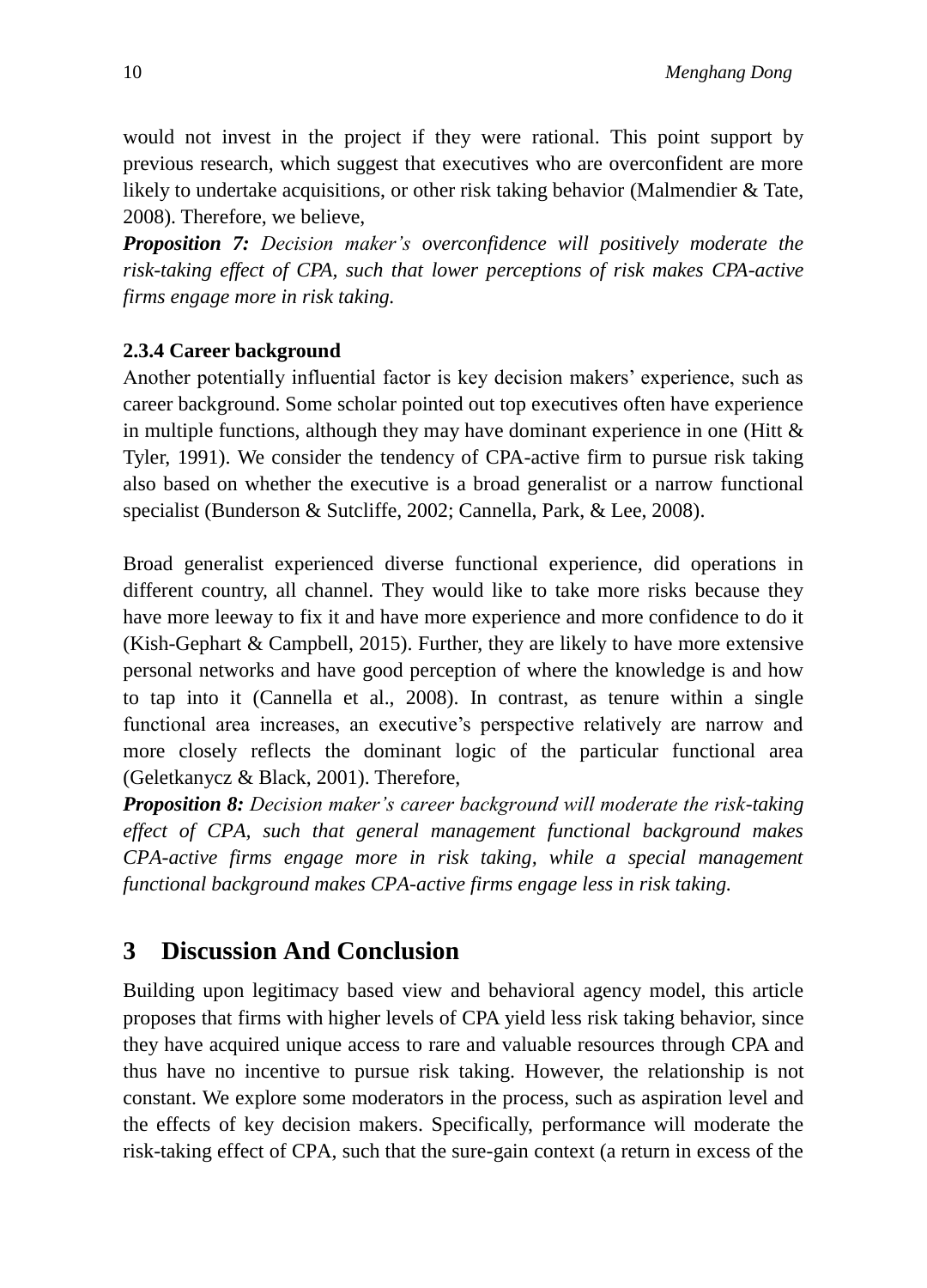reference) makes CPA-active firms engage less in risk taking, while the sure-loss context (a return below the reference) makes CPA-active firms engage more in risk taking. What's more, institutional expectation will positively moderate the risk-taking effect of CPA, such that the propensity of CPA-active firm to engage in risk taking is strengthen, because higher level CPA firms are more aware, open and motivated to fulfill institutional expectations.

Besides factors mentioned above, we notice key decision makers' characteristic did influence the tendency of CPA-active firm to pursue risk taking. In this article, we choose social class origins, overconfidence, risk bearing, and career background as representative. Specifically, decision maker's risk bearing will positively moderate the risk-taking effect of CPA, such that positively framed problems increase risk bearing, then exhibits a negative effect on pursuing risk taking. Decision maker's social class origins will moderate the risk-taking effect of CPA, such that the tendency of CPA-active firm to engage in risk taking is decrease when key decision makers coming from middle social class origins, and the tendency of CPA-active firm to pursue risk taking is increase when key decision makers from upper and lower social class origins. While decision maker's overconfidence will positively moderate the risk-taking effect of CPA, such that lower perceptions of risk makes CPA-active firms engage more in risk taking. What's more, decision maker's career background will moderate the risk-taking effect of CPA, such that general management functional background makes CPA-active firms engage more in risk taking, while a special management functional background makes CPA-active firms engage less in risk taking.

Our article contributes to the CPA and strategy research in several ways. First, our consideration of behavioral influences on CPA-active firms' risk taking behavior. Most early researchers have been built primarily on the assumption of risk-averse propensity. However, some governance studies departed from this traditional view, focusing on how behavioral concepts such as risk bearing, social class origins, overconfidence, as well as career background affect firms' strategic choices. We add to this growing body of literature by extending the BAM perspective to the realm of CPA-active firm's risk taking behavior.

Second, by fruitfully integrating legitimacy based view and behavioral agency model, this article offers explanations for why and how the CPA-active firms, as embedded agents, may engage in risk taking. It not only bridges non-market strategy with market-favored outcomes, but also integrates institutional logic and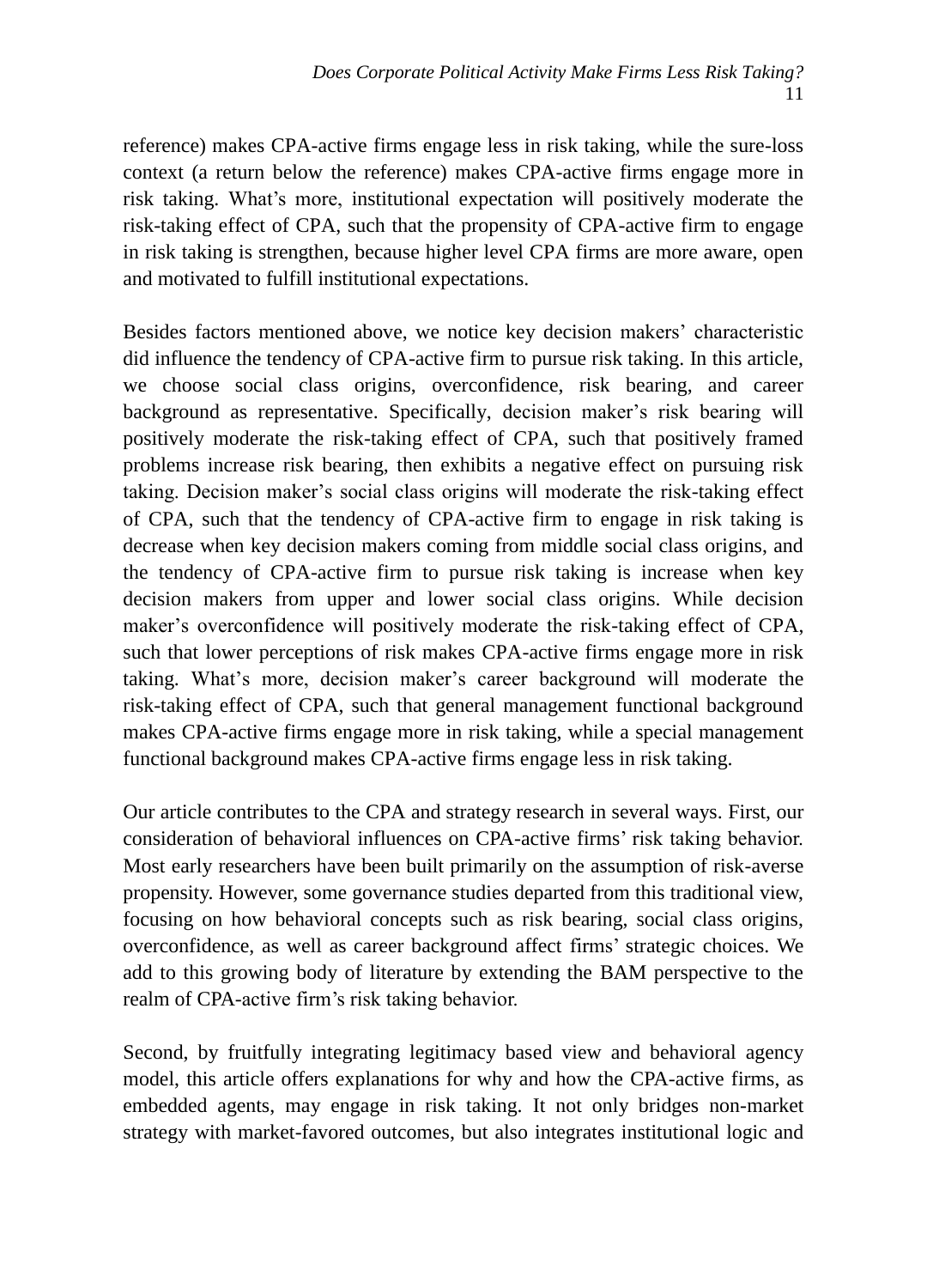behavioral perspective for a more complete and predictive view of firm innovativeness than either theory alone.

Third, we contribute to the behavioral theory of the firm by extending the perspective of aspiration level. We believe CPA-active firms are exposed to political expectations so that increasing their awareness to fulfill some institutional expectation. Therefore, institutional expectation could be the third force to determine aspiration level.

However, much remains to be done. First, is there any difference between emerging economies and developed economies? In developed economies, CPA is largely about legal, firm-level engagement with institutionalized political actors and structures, while in weak or incompletely institutionalized environments in emerging economies, CPA can lead to the development of informal and potentially corrupt political engagement by firms (Lawton, McGuire, & Rajwani, 2013). Further research could extend on this.

Second, we integrate legitimacy based view and behavioral perspective for a more complete and predictive view of firms' risk taking than either theory alone. According to the myopic loss aversion perspective, as the evaluation period for decisions lengthens, risk aversion decreases (Thaler, Tversky, Kahneman, & Schwartz, 1997). That is, goal divergence and risk aversion co-occur when short-term goals dominate, whereas goal convergence and risk acceptance are more likely to co-occur when long-term goals are more highly valued (Chua, Chrisman, & Sharma, 1999). We believe that as the relative importance of long-term goals increases, the executives will tend to favor actions that increase socioemotional wealth in the long term, even if short-term wealth is put at risk.

Last but not least, we have proposed conceptual propositions on risk taking decisions of CPA-active firms. It is important to note that, in conjunction with these conceptual developments, empirical research should test the validity of the propositions raised by this paper.

# **References**

- [1] Adhikari, A., Derashid, C., & Zhang, H., Public policy, political connections, and effective tax rates: Longitudinal evidence from Malaysia, *Journal of Accounting and Public Policy*, **25**(5), (2006) 574-595.
- [2] Argote, L. & Greve, H. R., A Behavioral Theory of the Firm—40 Years and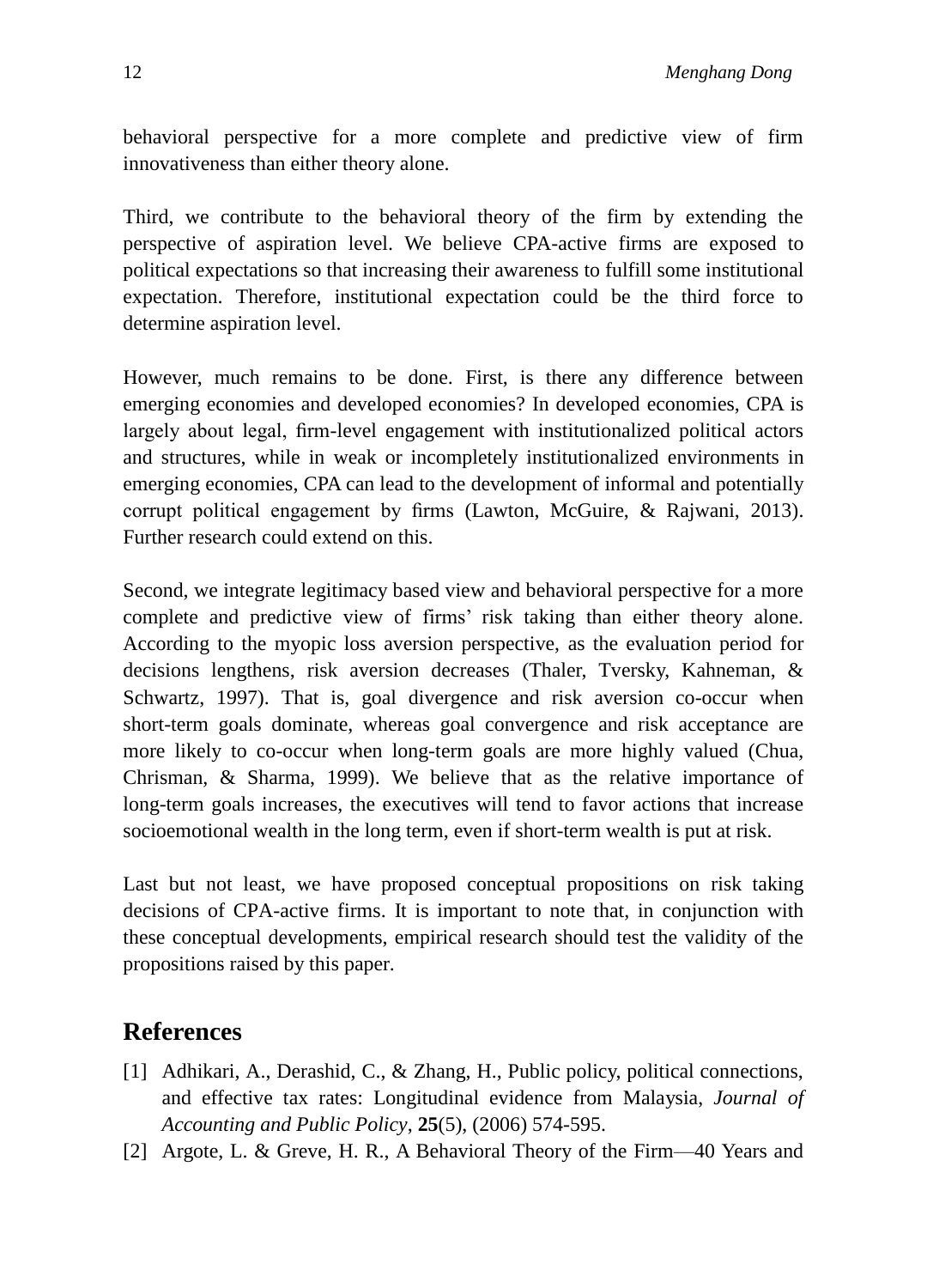Counting: Introduction and Impact, *Organization Science*, **18**(3), (2007) 337-349.

- [3] Baum, J. A., Rowley, T. J., Shipilov, A. V., & Chuang, Y.-T., Dancing with strangers: Aspiration performance and the search for underwriting syndicate partners, *Administrative Science Quarterly*, **50**(4), (2005) 536-575.
- [4] Baum, J. A. & Dahlin, K. B., Aspiration performance and railroads' patterns of learning from train wrecks and crashes, *Organization Science*, **18**(3), (2007) 368-385.
- [5] Bitektine, A., Toward a theory of social judgments of organizations: The case of legitimacy, reputation, and status, *Academy of Management Review*, **36**(1), (2011) 151-179.
- [6] Bromiley, P., *The behavioural foundations of strategic management*, Malden, MA : Blackwell Pub., 2005.
- [7] Bunderson, J. S. & Sutcliffe, K. M., Comparing alternative conceptualizations of functional diversity in management teams: Process and performance effects, *Academy of management journal*, **45**(5), (2002) 875-893.
- [8] Cannella, A. A., Park, J.-H., & Lee, H.-U., Top management team functional background diversity and firm performance: Examining the roles of team member colocation and environmental uncertainty, *Academy of Management Journal*, **51**(4), (2008) 768-784.
- [9] Chen, W. R. & Miller, K. D., Situational and institutional determinants of firms' R&D search intensity, *Strategic Management Journal*, **28**(4), (2007) 369-381.
- [10] Chua, J. H., Chrisman, J. J., & Sharma, P., Defining the family business by behavior, *Entrepreneurship theory and practice*, **23**(1), (1999) 19-40.
- [11] Claessens, S., Feijen, E., & Laeven, L., Political connections and preferential access to finance: The role of campaign contributions, *Journal of Financial Economics*, **88**(3), (2008) 554-580.
- [12] Cyert, R. M. & March, J. G., A Behavioral Theory of the Firm, in, Martino Publishing, New Jersey, USA, 1963.
- [13] DiMaggio, P. J. & Powell, W. W., The iron cage revisited: Institutional isomorphism and collective rationality in organizational fields, *American Sociology Review*, **48**(2), (1983) 63-82.
- [14] Faccio, M., Masulis, R. W., & McConnell, J., Political connections and corporate bailouts, *The Journal of Finance*, **61**(6), (2006) 2597-2635.
- [15] Geletkanycz, M. A. & Black, S. S., Bound by the past? Experience-based effects on commitment to the strategic status quo, *Journal of Management*, **27**(1), (2001) 3-21.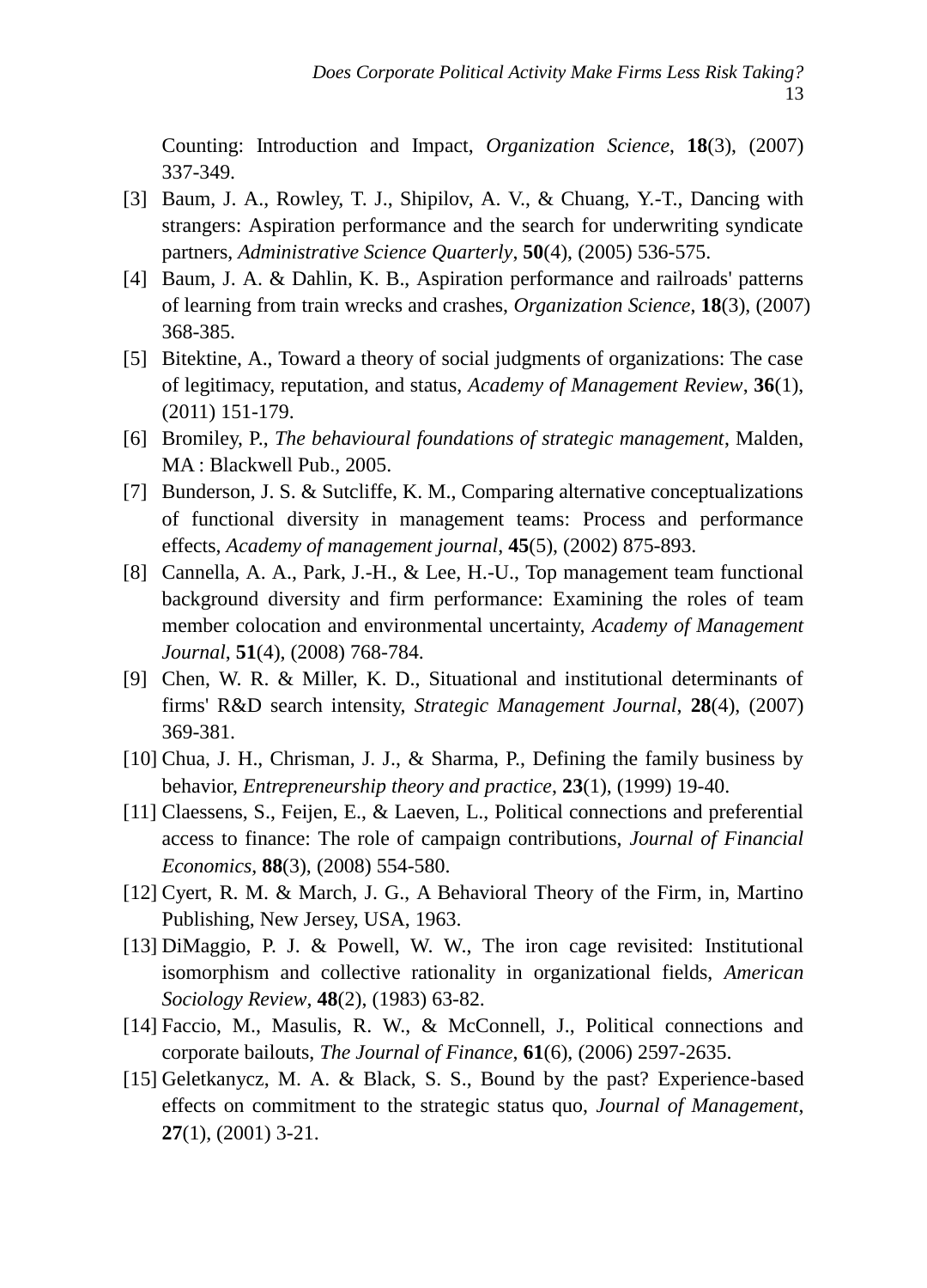- [16] Goel, A. M. & Thakor, A. V., Overconfidence, CEO selection, and corporate governance, *The Journal of Finance*, **63**(6), (2008) 2737-2784.
- [17] Gray, B. & Kish-Gephart, J. J., Encountering social class differences at work: How "class work" perpetuates inequality, *Academy of Management Review*, **38**(4), (2013) 670-699.
- [18] Greve, H. R., A behavioral theory of R&D expenditures and innovations: Evidence from shipbuilding, *Academy of Management Journal*, **46**(6), (2003) 685-702.
- [19] Greve, H. R., A Behavioral Theory of Firm Growth: Sequential Attention to Size and Performance Goals, *Academy of Management Journal*, **51**(3), (2008) 476-494
- [20] Grier, K. B., Munger, M. C., & Roberts, B. E., The industrial organization of corporate political participation, *Southern Economic Journal*, (1991) 727-738.
- [21] Hillman, A. J. & Hitt, M. A., Corporate political strategy formulation: A model of approach, participation, and strategy decisions, *Academy of management review*, **24**(4), (1999) 825-842.
- [22] Hitt, M. A. & Tyler, B. B., Strategic decision models: Integrating different perspectives, *Strategic management journal*, **12**(5), (1991) 327-351.
- [23] Iyer, D. N. & Miller, K. D., Performance feedback, slack, and the timing of acquisitions, *Academy of Management Journal*, **51**(4), (2008) 808-822.
- [24] Joseph, J. & Gaba, V., The fog of feedback: Ambiguity and firm responses to multiple aspiration levels, *Strategic Management Journal*, (2014) Published online Early View in Wiley Online Library (wileyonlinelibrary.com) DOI: 10.1002/smj.2333.
- [25] Kahneman, D. & Tversky, A., Prospect theory: An analysis of decision under risk, *Econometrica: Journal of the Econometric Society*, (1979) 263-291.
- [26] Kish-Gephart, J. J. & Campbell, J. T., You don't forget your roots: The influence of CEO social class background on strategic risk taking, *Academy of Management Journal*, **58**(6), (2015) 1614-1636.
- [27] Kostova, T. & Zaheer, S., Organizational legitimacy under conditions of complexity: The case of the multinational enterprise, *Academy of Management review*, **24**(1), (1999) 64-81.
- [28] Kraatz, M. S. & Moore, J. H., Executive migration and institutional change, *Academy of Management Journal*, **45**(1), (2002) 120-143.
- [29] Kraus, M. W., Piff, P. K., Mendoza-Denton, R., Rheinschmidt, M. L., & Keltner, D., Social class, solipsism, and contextualism: how the rich are different from the poor, *Psychological review*, **119**(3), (2012) 546.
- [30] Lawton, T., McGuire, S., & Rajwani, T., Corporate Political Activity: A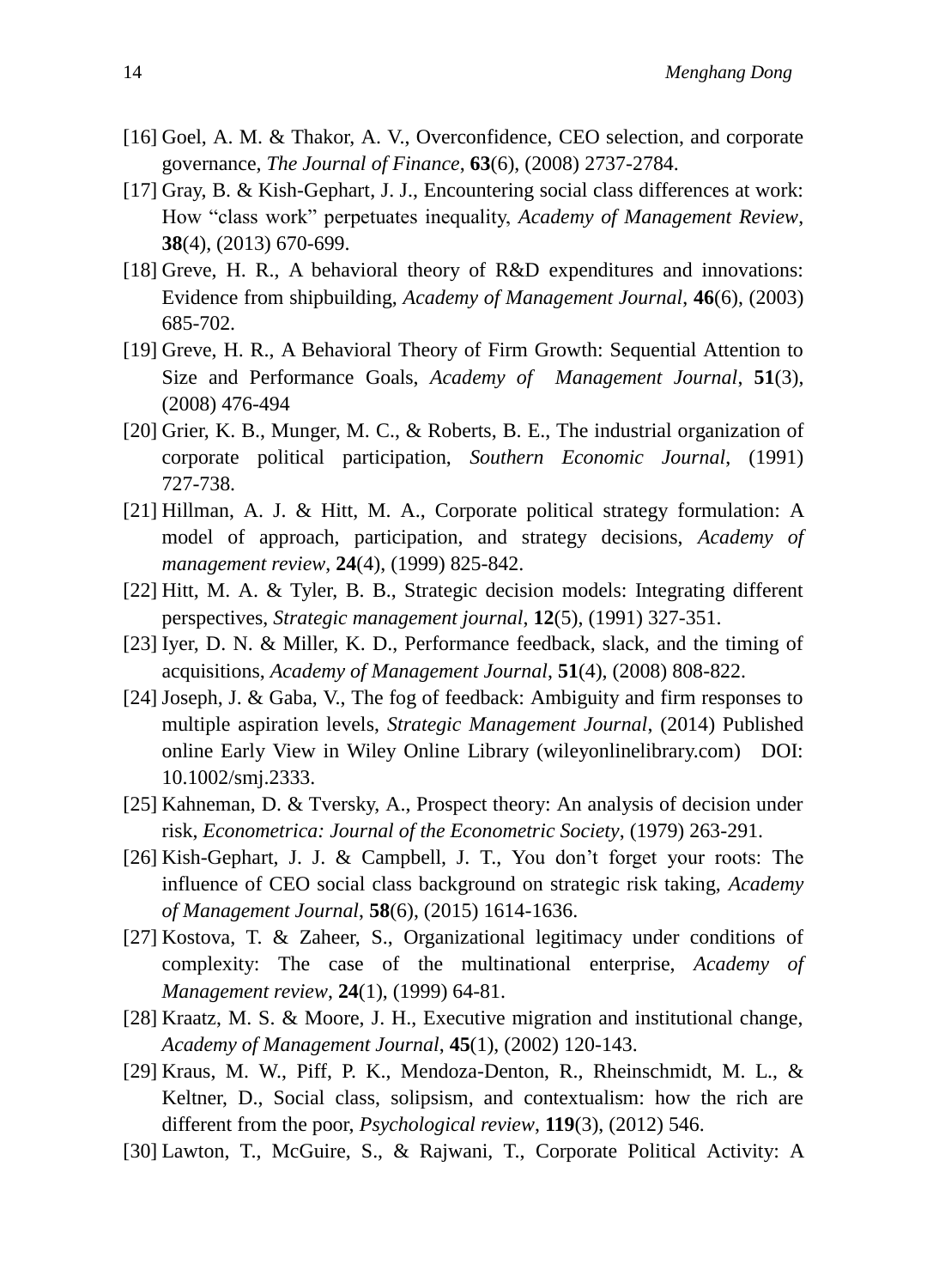Literature Review and Research Agenda, *International Journal of Management Reviews*, **15**(1), (2013) 86-105.

- [31] Lim, E. N. & McCann, B. T., Performance feedback and firm risk taking: The moderating effects of CEO and outside director stock options, *Organization Science*, **25**(1), (2014) 262-282.
- [32] Lounsbury, M., Institutional transformation and status mobility: The professionalization of the field of finance, *Academy of Management Journal*, **45**(1), (2002) 255-266.
- [33] Luo, Y., Toward a cooperative view of MNC-host government relations: Building blocks and performance implications, *Journal of International Business Studies*, **32**(3), (2001) 401-419.
- [34] Lux, S., Crook, T. R., & Woehr, D. J., Mixing Business With Politics: A Meta-Analysis of the Antecedents and Outcomes of Corporate Political Activity, *Journal of Management*, **37**(1), (2011) 223-247.
- [35] Malmendier, U. & Tate, G., CEO overconfidence and corporate investment, *The journal of finance*, **60**(6), (2005) 2661-2700.
- [36] Malmendier, U. & Tate, G., Who makes acquisitions? CEO overconfidence and the market's reaction, *Journal of financial Economics*, **89**(1), (2008) 20-43.
- [37] March, J. G. & Shapira, Z., Managerial perspectives on risk and risk taking, *Management science*, **33**(11), (1987) 1404-1418.
- [38] March, J. G., *Rediscovering institutions*, Simon and Schuster, 2010.
- [39] Marquis, C. & Qian, C., Corporate social responsibility reporting in China: Symbol or substance?, *Organization Science*, **25**(1), (2014) 127-148.
- [40] Meyer, A. D., Adapting to environmental jolts, *Administrative science quarterly*, **27**(1982) 515-537.
- [41] Meyer, J. W. & Rowan, B., Institutionalized organizations: Formal structure as myth and ceremony, *American journal of sociology*, **83**(1977) 340-363.
- [42] Mezias, S. J., Chen, Y.-R., & Murphy, P. R., Aspiration-level adaptation in an American financial services organization: A field study, *Management Science*, **48**(10), (2002) 1285-1300.
- [43] Moore, D. A. & Healy, P. J., The trouble with overconfidence, *Psychological review*, **115**(2), (2008) 502.
- [44] Park, K. M., Antecedents of convergence and divergence in strategic positioning: The effects of performance and aspiration on the direction of strategic change, *Organization Science*, **18**(3), (2007) 386-402.
- [45] Pinkse, J. & Groot, K., Sustainable Entrepreneurship and Corporate Political Activity: Overcoming Market Barriers in the Clean Energy Sector,